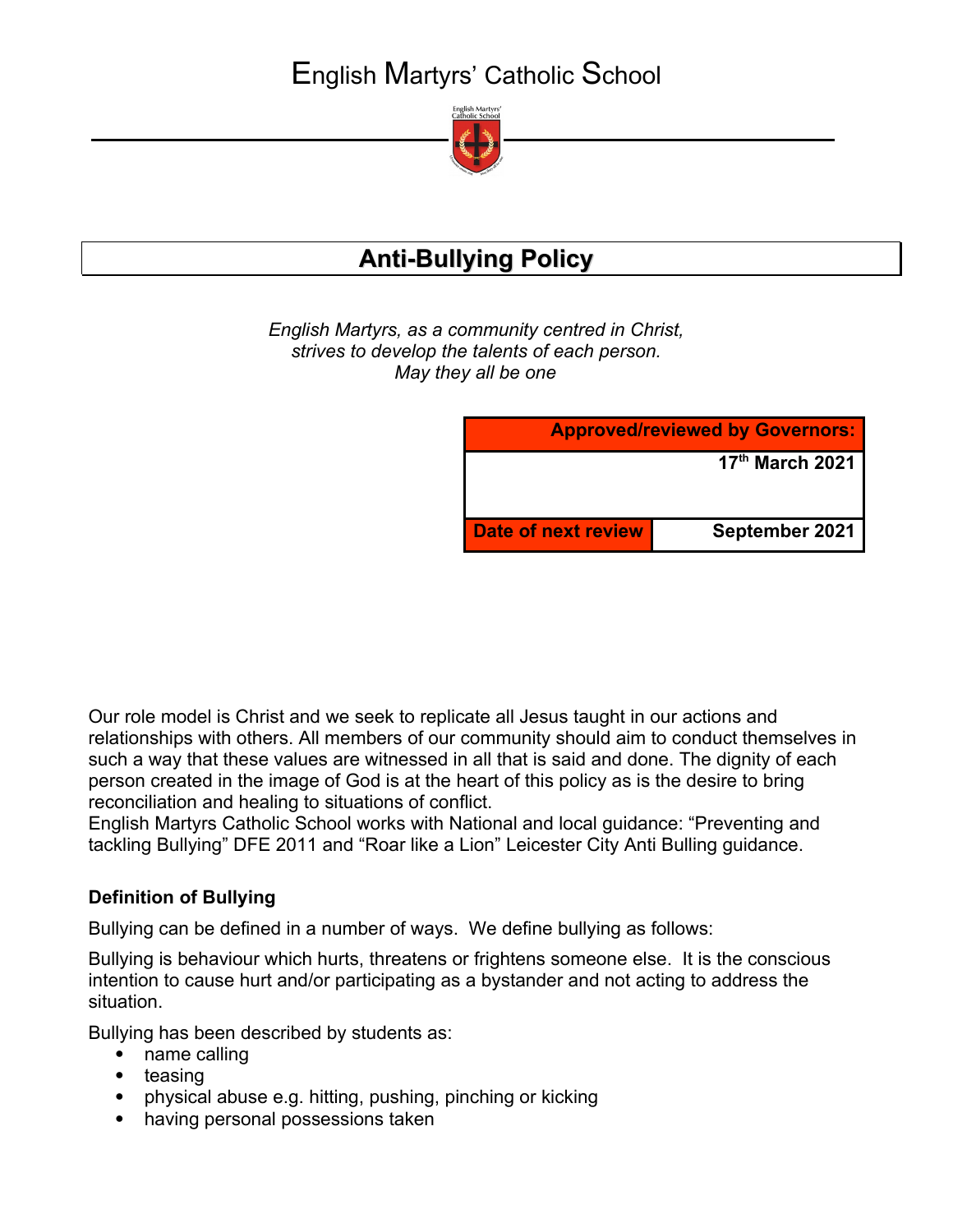- receiving abusive text messages or e-mails
- being the victim of abusive posts on 'social networking' sites
- being forced to hand over money
- being forced to do something you don't want to do
- being ignored or left out
- being attacked in any way due to religion, gender, sexuality, disability, appearance or racial or ethnic origin
- using a mobile communication device to record or distribute audio/video film showing an act of bullying

#### **Specific Examples of Bullying**

**Racist Bullying –** an incident which is perceived to be racist by the victim or any other person. This can be in the form of:

- verbal abuse, name calling, racist jokes, offensive mimicry
- physical threats or attacks
- wearing of provocative badges or insignia
- bringing racist leaflets, comics, magazines
- inciting others to behave in a racist way
- racist graffiti or other written insults, even against food, music, dress or customs
- refusing to co-operate in work or play
- recording an assault on another person e.g. by using a mobile phone

**Sexual Bullying –** this is generally characterized by:

- abusive name calling
- looks and comments about appearance, attractiveness, emerging puberty
- inappropriate and uninvited touching
- sexual innuendos and propositions
- pornographic material, graffiti with sexual content

**Sexual Orientation –** this can be in the form of:

- homophobic language
- looks and comments about sexual orientation or appearance

**SEN or Disability** – nationally these students are often at greater risk of bullying. This can be characterized by:

• name calling, comments with regard to perceived ability and achievement levels

**Cyber Bullying –** This can involve students receiving threatening or disturbing messages. If this is taking place though electronic means in school. The school Behaviour Policy will be enacted. If this happens outside school parent to be advised to inform the police.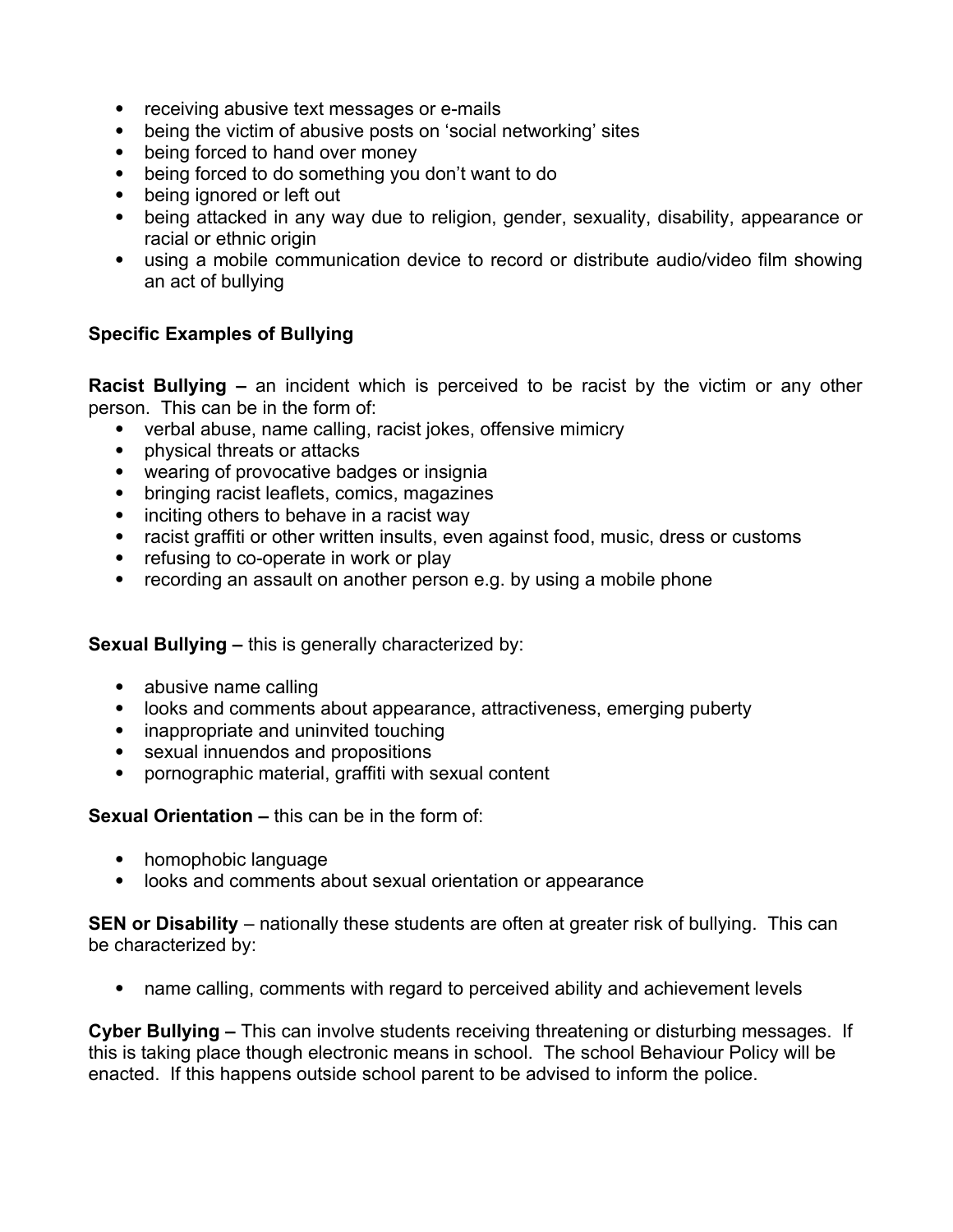### **Signs of Bullying**

A young person may indicate signs or behaviours that he/she is being bullied. Bullying should always be considered as a possibility and should be investigated thoroughly. Adults should be aware of these possible signs and should act on them:

- does not want to travel on the school bus or public transport to and from school
- is unwilling to attend school
- attempts to truant or run away from home
- becomes withdrawn, anxious or lacking in confidence
- attempts or threatens suicide
- cries at night or has nightmares
- shows a pattern of minor ailments, unexplained cuts or bruises
- begins to underperform in school
- comes home with clothes torn/missing or possessions are damaged/missing
- asks for money or begins stealing
- begins excessively disruptive, aggressive or unreasonable
- is bullying other people
- shows a change of eating pattern
- gives improbable excuses for any of the above

#### **Adults**

All employees of English Martyrs are expected to be aware that they all have a responsibility to look for signs of bullying in young people and act appropriately when they see them. This policy is made available to all staff and is on the school website. Staff receive training annually alongside the Child Protection training.

Adults themselves may indicate by signs or behaviour that he/she is being bullied. These signs and behaviours could indicate other problems but bullying should be considered as a possibility and should be investigated. Concerns should be reported to a member of SLT. Signs might include:

- significant changes in normal behaviour or attitude
- is upset
- is angry
- is withdrawn
- is depressed
- appears frightened or subdued in the presence of particular people
- has unexplained illness
- claims to feel unwell on a regular basis
- is having regular sleepless nights

#### **Aims of the Policy**

It is expected that all members of the English Martyrs school community, recognizes that bullying is unacceptable and everyone will be aware of the school policy on bullying, our school Code of Conduct and the way in which it relates to our **mission statement.**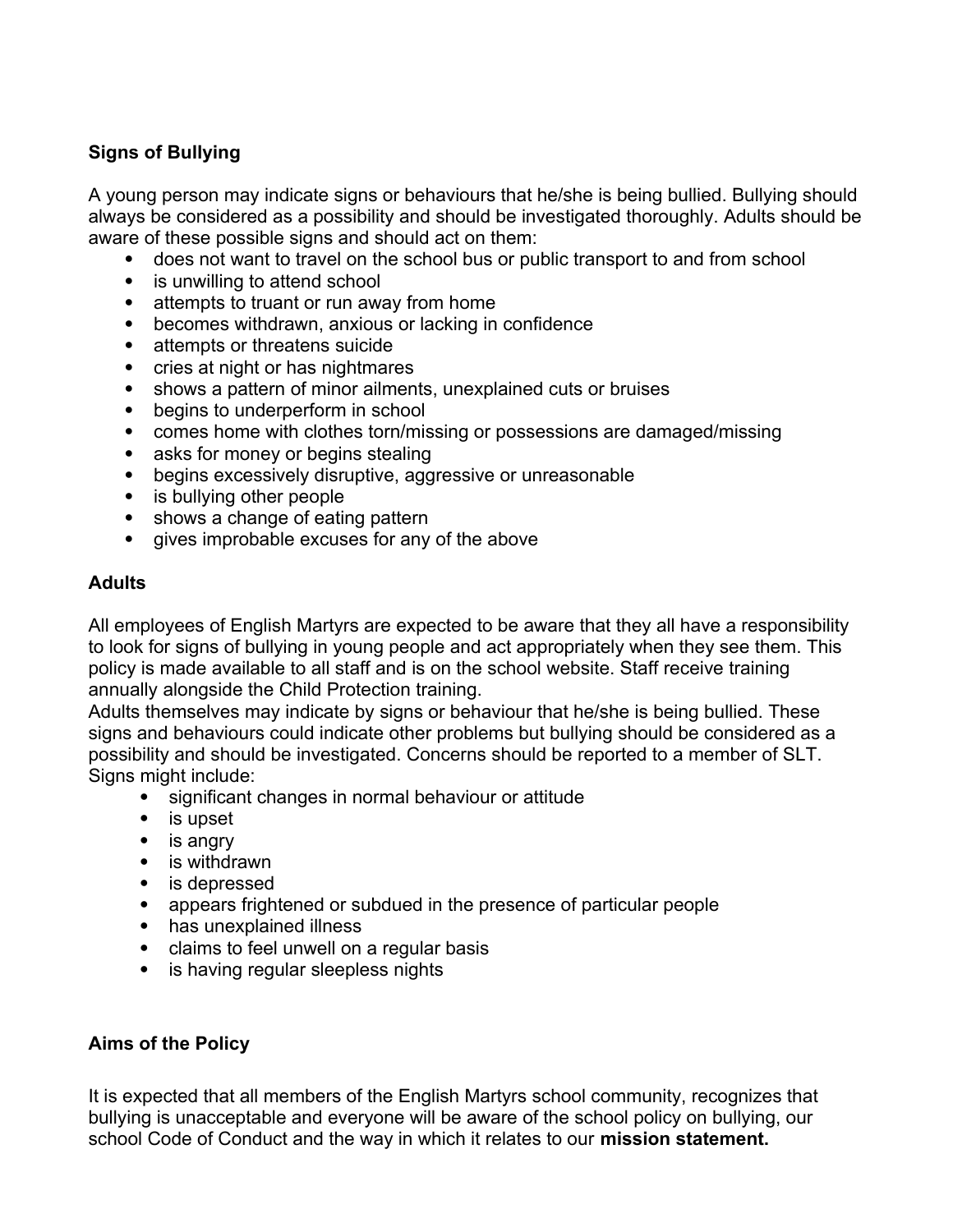### **At English Martyrs we will aim to ensure that all students:**

- receive an education that is free from humiliation, oppression or abuse, either physical or psychological in nature
- are taught in an atmosphere which is safe, caring and protective
- share in the life of Christ by treating others in the community with love and respect
- expect Christian values to be reinforced across the curriculum, demonstrating the care that staff have for the welfare of students in their charge
- will be made aware of the range of actions that can constitute bullying and actively encouraged to report such incidents

#### **School Statement of Intent**

#### **At English Martyrs we believe that:**

- we are all made in God's image and likeness and so are all equal
- bullying is wrong and unacceptable
- bullying is a problem to which solutions can be found
- seeking help and openness are regarded as signs of strength not weakness
- all members of the school community will be listened to and taken seriously
- everyone has the right to work and learn in an atmosphere that is free from fear
- all of us have a responsibility to ensure that we do not abuse or bully others
- voung people should talk to an adult if they are worried about bullying and have a right to expect that their concerns will be listened to and treated seriously
- we all have a duty to work together to protect vulnerable individuals from bullying and forms of abuse

#### **Objectives**

- to ensure all parents and students have received and had opportunity to comment upon the school anti-bullying policy
- to maintain and develop effective listening systems for students and staff with the school
- to involve all staff in dealing with incidents of bullying effectively and promptly
- to equip all staff with the skills necessary to deal with bullying
- communicate with parents and the wider school community effectively on the subject of bullying
- to ensure that all incidents of bullying are recorded and appropriate use is made of the information and where appropriate shared with relevant organizations

#### **Code of Conduct (with regard to school behaviour and relationships within the school community)**

We recognize that all adults in the school are in effect role models for the students. The way in which we behave towards each other and to students is particularly important in terms of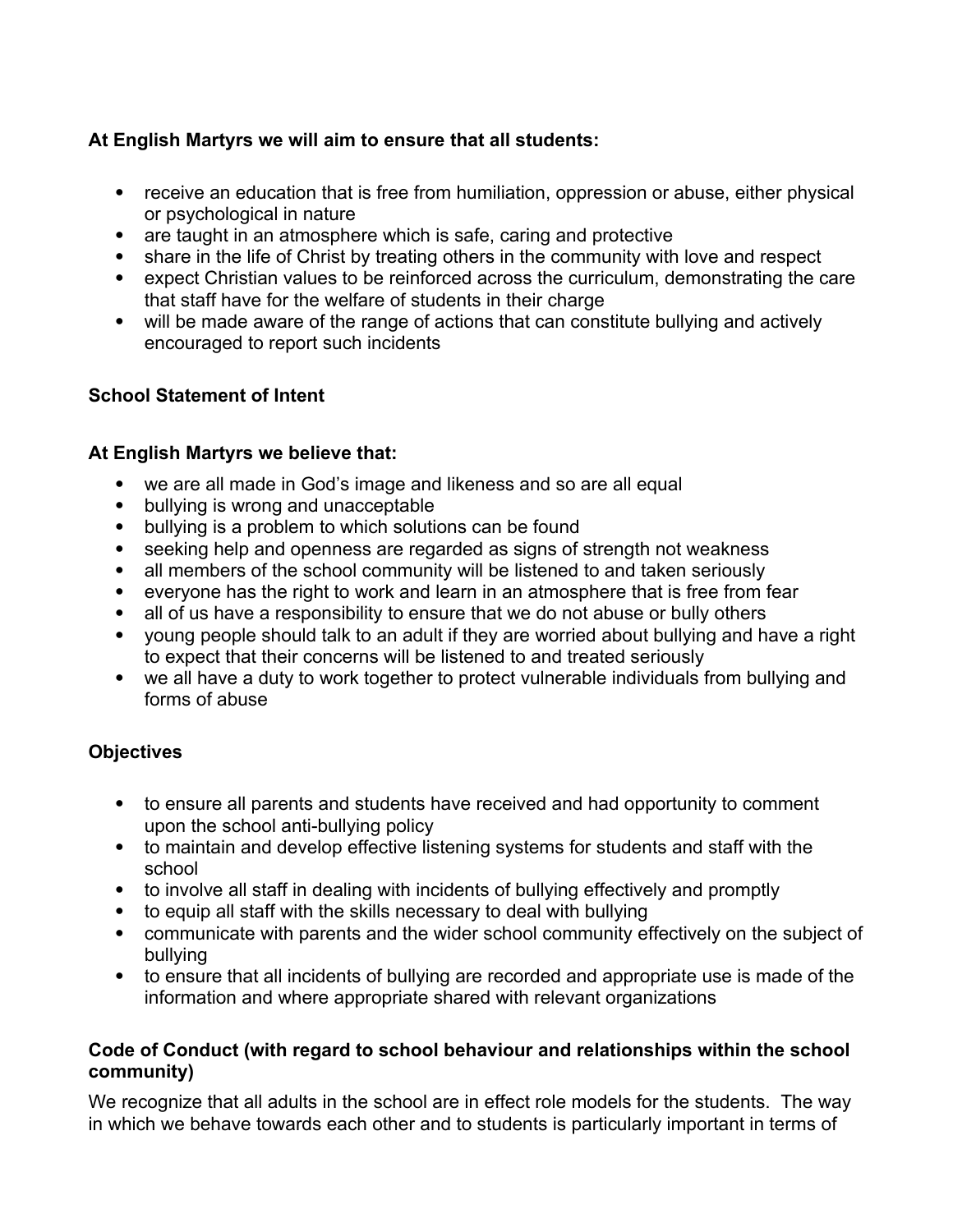providing positive role models. Therefore, as adults we must:

- show respect for every student and other colleagues within the school community as individuals
- be aware of vulnerable students
- criticize the behaviour rather than the student
- avoid favouritism
- be seen to be fair
- avoid labelling
- have high expectations of students
- never give students a reason to victimise each other
- actively seek to promote the praise culture within the school

Young people also have a responsibility to role model appropriate behaviour for their peers. We therefore believe that all students must:

- show respect for their fellow students and adults working within the school community
- support and be sensitive to others when they may be feeling vulnerable
- actively seek to develop a praise culture within the school
- actively support the school anti-bullying policy
- take responsibility for their own behaviour

#### **Equal Opportunities**

Every member of the school community is entitled to expect equality of protection from bullying as well as protection and support from policies and procedures.

## **School Procedures including Sanctions**

#### **Students are encouraged to self refer for support using the school systems. When an act of bullying is reported or suspected**

- the matter will be fully investigated
- the students involved will be required to express (in writing where appropriate) their perception of the facts and their feelings regarding the incident/s and outcome
- initially victims and the bully will be interviewed separately
- any witnesses will also be interviewed
- where appropriate parents will be invited to school
- a record will be kept of each incident
- action will be taken which will support both victim and bully and reflect the nature of the incidents
- reconciliation can include:

an appropriate letter of apology

detention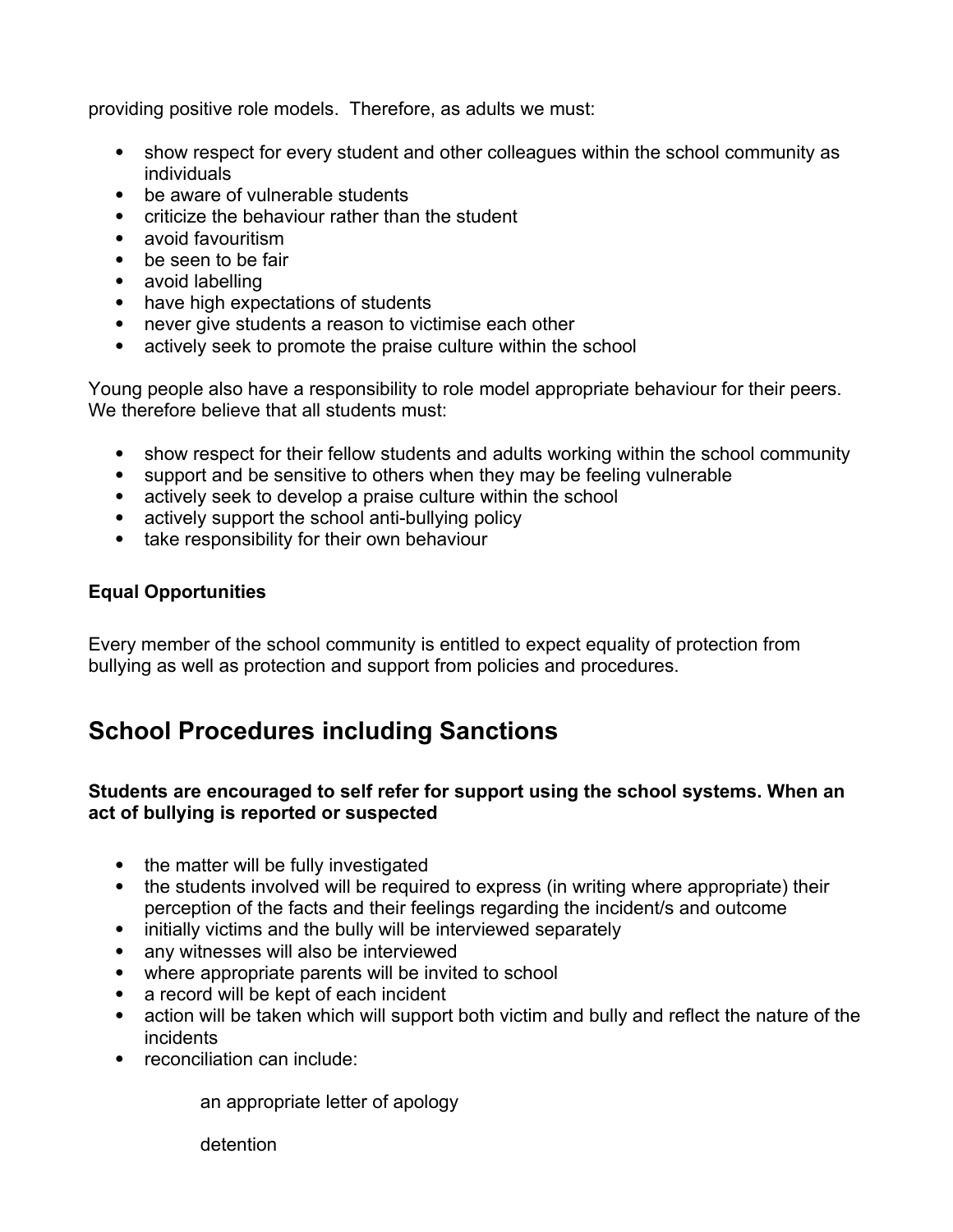#### isolation

- financial compensation for property damaged or stolen
- Pastoral staff will conduct a follow up meeting.

# **Strategies to Reduce Bullying**

The school has a range of strategies to prevent and reduce bullying, to raise awareness of bullying and support victims and bullies including:

- details in the school diary of what students should do if they are being bullied
- information on bullying available in the school library
- Request for Support boxes are accessible around the school including one outside Pastoral Support
- childline numbers are accessible for students in the diaries
- guest speaker and theatre groups will be used whenever possible to reinforce the negative impact of bullying
- English Martyrs staff input on bullying in assemblies during Anti Bullying Week.
- parents can view the anti-bullying policy on the school website and are asked to keep records of any alleged bullying and encouraged to contact the school
- staff will annually receive inset on bullying
- peer group mentoring through the Pastoral Support system in school
- following on from sanctions put in place for bullying, students will be paced on a Reflection programme (compulsory) which will take place over a 4 week period on a designated night. This will be led by a Pastoral worker (behaviour) to address the behaviours of bullying and to allow students involved to reflect on the impact of this behaviour.

## **Monitoring Arrangements**

The views of students and staff will be used to make changes and improvements to the policy on an ongoing basis. The student council and parent focus group will be consulted regularly and amendments made to this policy following these consultations

## **Role of students in recording a bullying incident**

Follow the advice given in the school diary on reporting and dealing with bullying incidents.

## **Advice for young people**

You must tell someone. Use the Request for Support slip and your named member of staff will arrange to see you confidentially to discuss your concerns. All bullying will be fully investigated and dealt with.If you feel you are being bullied

• tell an adult or somebody you trust what has happened straight away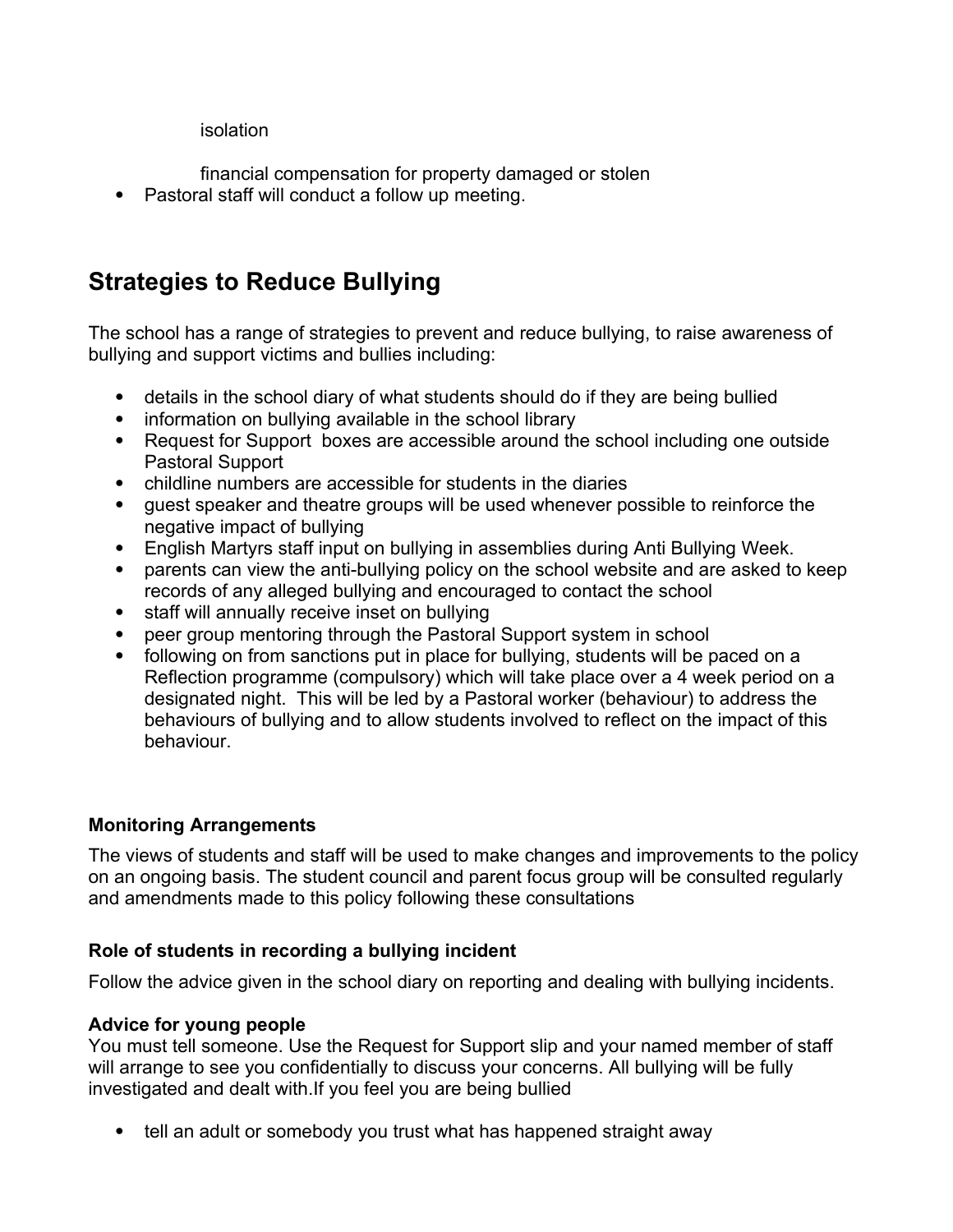- get away from the situation as quickly as possible
- try to stay calm and look as confident as you can
- be firm and clear look them in the eye and, if possible, tell them to stop and tell them how you feel

After you have been bullied

- tell a teacher or another adult you trust within school
- tell your family
- if you are scared to tell a teacher or adult on your own, ask a friend to go with you
- keep on speaking until someone listens and does something to stop the bullying
- don't blame yourself for what has happened

When you are talking to an adult about bullying Be clear about

- what has happened to you
- how often it has happened
- who was involved
- who saw what was happening
- where it happened
- what you have done about it already

If you experience bullying by mobile phone text messages, e-mail or from any other social networking site.

- tell a friend, parent or teacher
- be careful who you give your mobile phone number or e-mail address to
- make a note of exactly when a threatening message was sent

#### **Advice for parents/carers**

If you suspect your child is being bullied reassure them of your support and contact the school immediately

Try to get your child to write in as much detail about what has been going on. Dates and times are very helpful to the investigation.

Expect the school to be in touch with you to keep you updated, be prepared to be asked in to attend a meeting to discuss things.

## **When talking with teachers about bullying:**

- try to stay calm and bear in mind that the teacher may have no idea that your child is being bullied
- be as specific as possible about what your child says has happened, give dates, places and names of other children involved
- make a note of what action the school intends to take
- ask if there is anything you can do to help your child or the school
- stay in touch with the school and let them know if things improve as well as if problems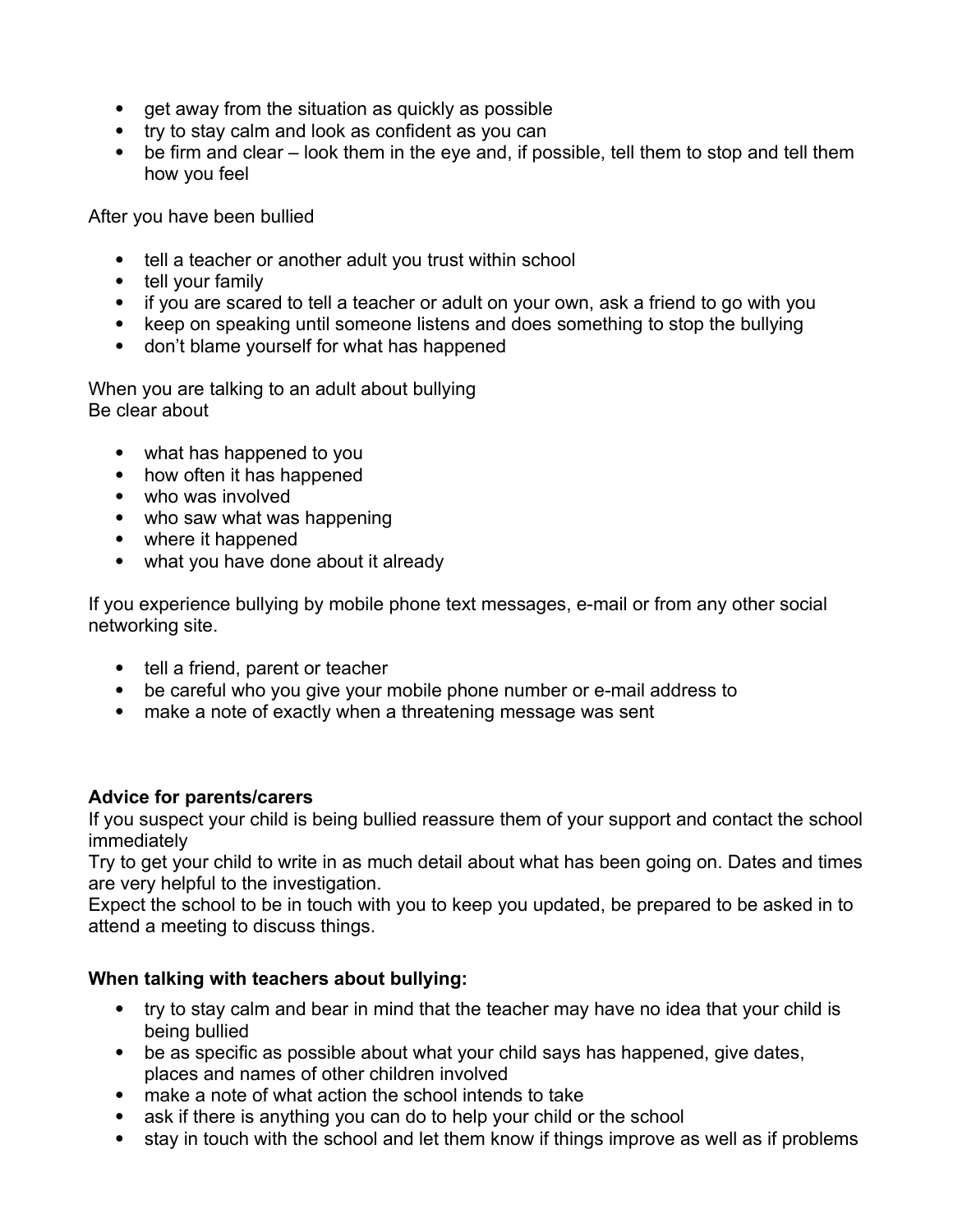continue

### **If your child is bullying others:**

- talk with your child and explain that what he/she is doing is wrong and it makes other children unhappy
- discourage other members of your family from bullying behaviour or from using aggression or force to get what they want
- show your child how he/she can join in with other children without bullying
- make an appointment to see your child's tutor or Head of Year and explain the problems your child is experiencing as well as discussing how you can work together to stop him/her bullying others
- regularly check with your child how things are going at school
- aive your child lots of praise and encouragement when he/she is co-operative or kind to other people

## **If your child is experiencing any form of electronic bullying:**

- ensure your child is careful whom they give their mobile phone number and e-mail address to check the social networking sites when this may be taking place
- check exactly when a threatening message was sent
- where necessary report incidents to the police
- **Advice for staff**
- Take all claims of bulling seriously.
- If a student has named you on their Request for Support slip, you should arrange to see them within 24 hours of receiving the slip. See a member of SLT if you need help arranging this meeting.
- Expect to be involved in the investigation if asked. Dealing with Bullying is not just the job of the Pastoral staff.

## **National support for those who are experiencing Bullying**

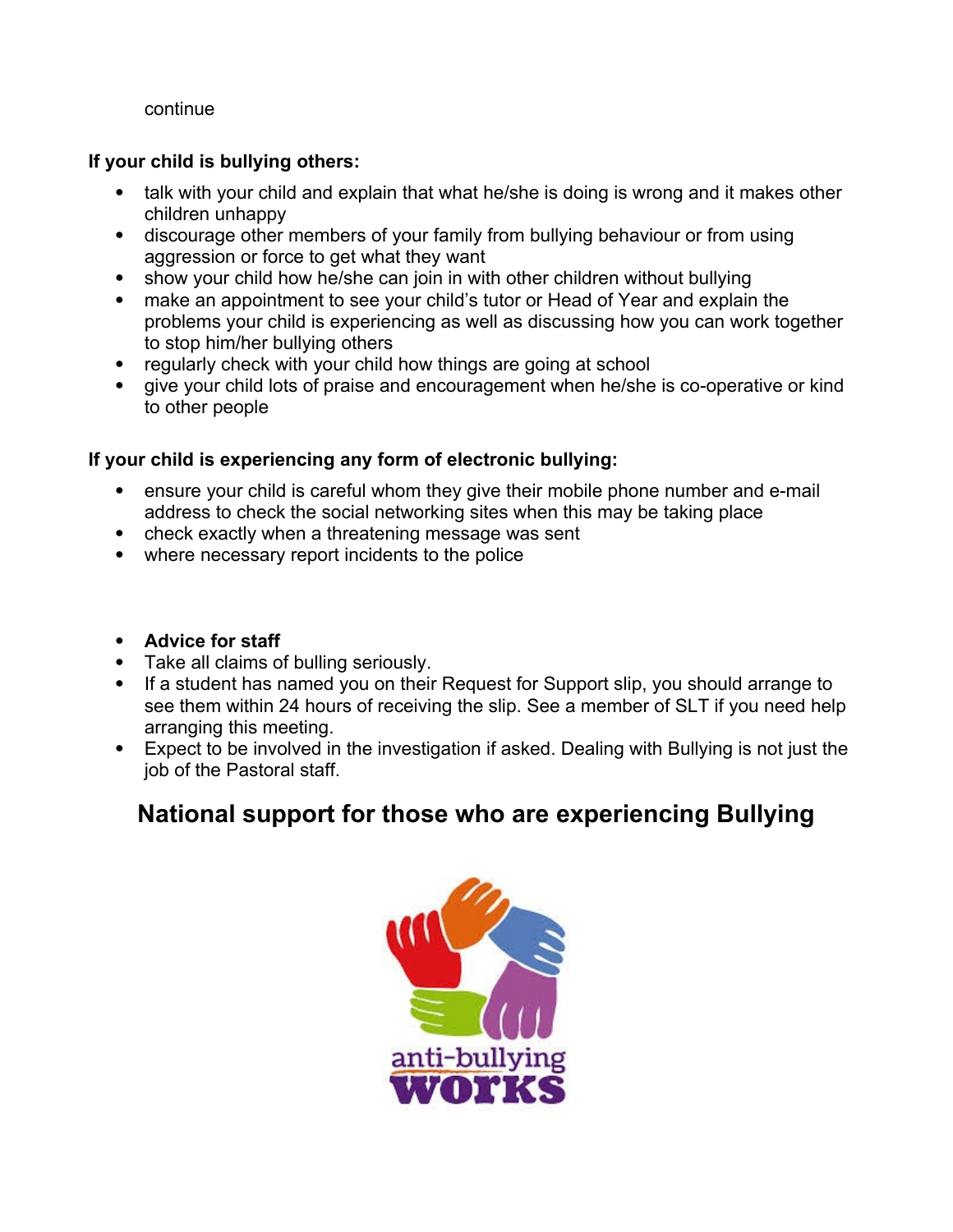| <b>Childline</b>                                                                       |               |  |
|----------------------------------------------------------------------------------------|---------------|--|
| <b>Telephone number</b>                                                                | 0800 1111     |  |
| (Open 24 hours a day)                                                                  |               |  |
| For children who are deaf or hard of hearing textphone service 0800 400222             |               |  |
| <b>NSPCC</b>                                                                           |               |  |
| Telephone number                                                                       | 0808 800 5000 |  |
| A registered charity dedicated to stopping cruelty to children                         |               |  |
| <b>Kidscape</b>                                                                        |               |  |
| Telephone number                                                                       | 020 7730 3300 |  |
| (Bullying councillor available Monday – Friday 10.00 am – 4.00 pm)                     |               |  |
| <b>Anti Bullying Campaign</b>                                                          |               |  |
| <b>Telephone number</b>                                                                | 0207 378 1446 |  |
| (Advice line for parents and children 9.30 am - 5.00 pm)                               |               |  |
| <b>Advisory Centre for Education</b>                                                   |               |  |
| Telephone number                                                                       | 0207 354 8321 |  |
| (Advice line for parents on all school matters open Monday - Friday 2.00 pm - 5.00 pm) |               |  |
| <b>Ofsted</b>                                                                          |               |  |
| Telephone number                                                                       | 07002 637833  |  |
| Email: freepublications@ofsted.gov.uk                                                  |               |  |